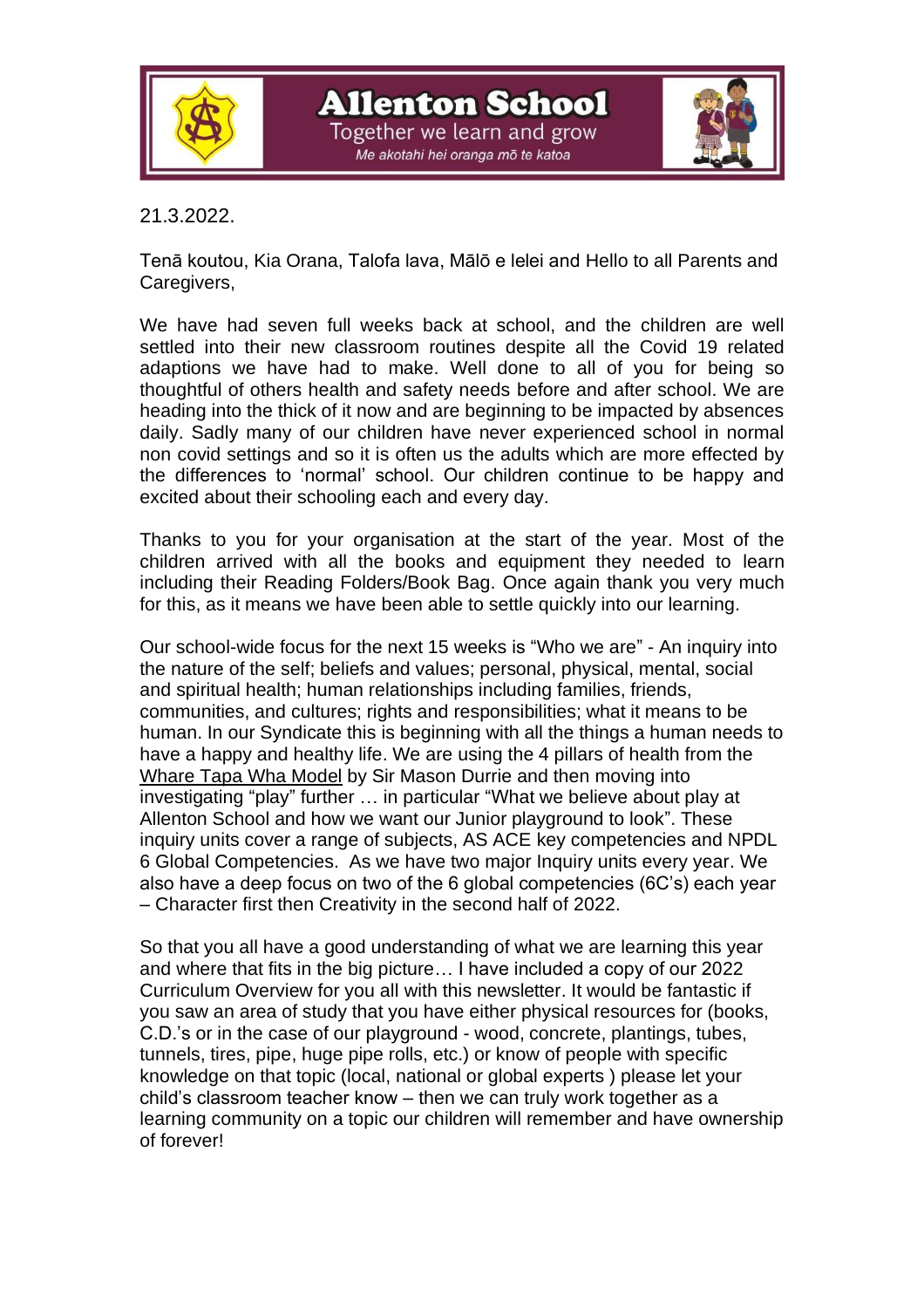Each year Allenton School has two Inquiries with a different focus and different objectives to cover so that by the time your child has spent 6 full years at school they would have been exposed to all areas of the New Zealand Curriculum in meaningful contexts. They will also have done a deep focus on each of the 6C's twice – once as a younger child and then again three years later at a much higher level.

We are excited to say that Character is our 6C focus for this topic and know you will be able to offer lots of insights into how your child displays character at home as well as their next steps as you see them.

We began our New Pedagogies for Deeper Learning ( NPDL or deep learning) journey two years ago and Covid limitations meant we could not meet to do our big launch and explain the NPDL concepts as we would have liked to last year. This year we are committed to sharing the message with you, our whanau even if we can't meet in person due to the Covid 19 restrictions.

You will have seen our 6C weekly celebration focus within each classroom through your child's Seesaw posts as well as through Facebook. Look out for more to come as we share as much of this learning as we can from you – and get your feedback and home perspectives.

"If we want learners who can thrive in turbulent and complex times, apply thinking to new situations and change the world, then we must re-imagine learning.

"Engage the World – Change the World" is a catch phrase of NPDL / Deep Learning. We want our children to be future focused and solve real world problems by using the skills they have learned through our work on the 6C's. Allenton school is part of a worldwide collaboration with other schools who support and develop its teachers in this important learning journey. Our staff have already learned a great deal from being part of this collaborative group as have our children. We look forward to sharing more of this journey with you this year.

#### **Reading**

Our school is also working on new learning in the area of reading instruction. We are two different pathways in place for teaching reading depending on the needs of our pupils. Some children will be following the traditional methods of learning to read which have been highly successful for most of our children here at Allenton in the past. Other children will be following a Structured Literacy pathway - which is strongly phonetically based and explicitly teaches sounds as well as the blending and segmenting of those sounds as its major way to decode texts.

We have been lucky enough to get the support of our local RTLit ( or Resource Teacher of Literacy) to work with 25 of our pupils and implement this programme with them in Term 1, as well as support our classroom teachers with implementing that programme independently. We also have a Structured Literacy Team who have done extra training in this area, sharing that learning with the staff as part of our professional growth cycle this year.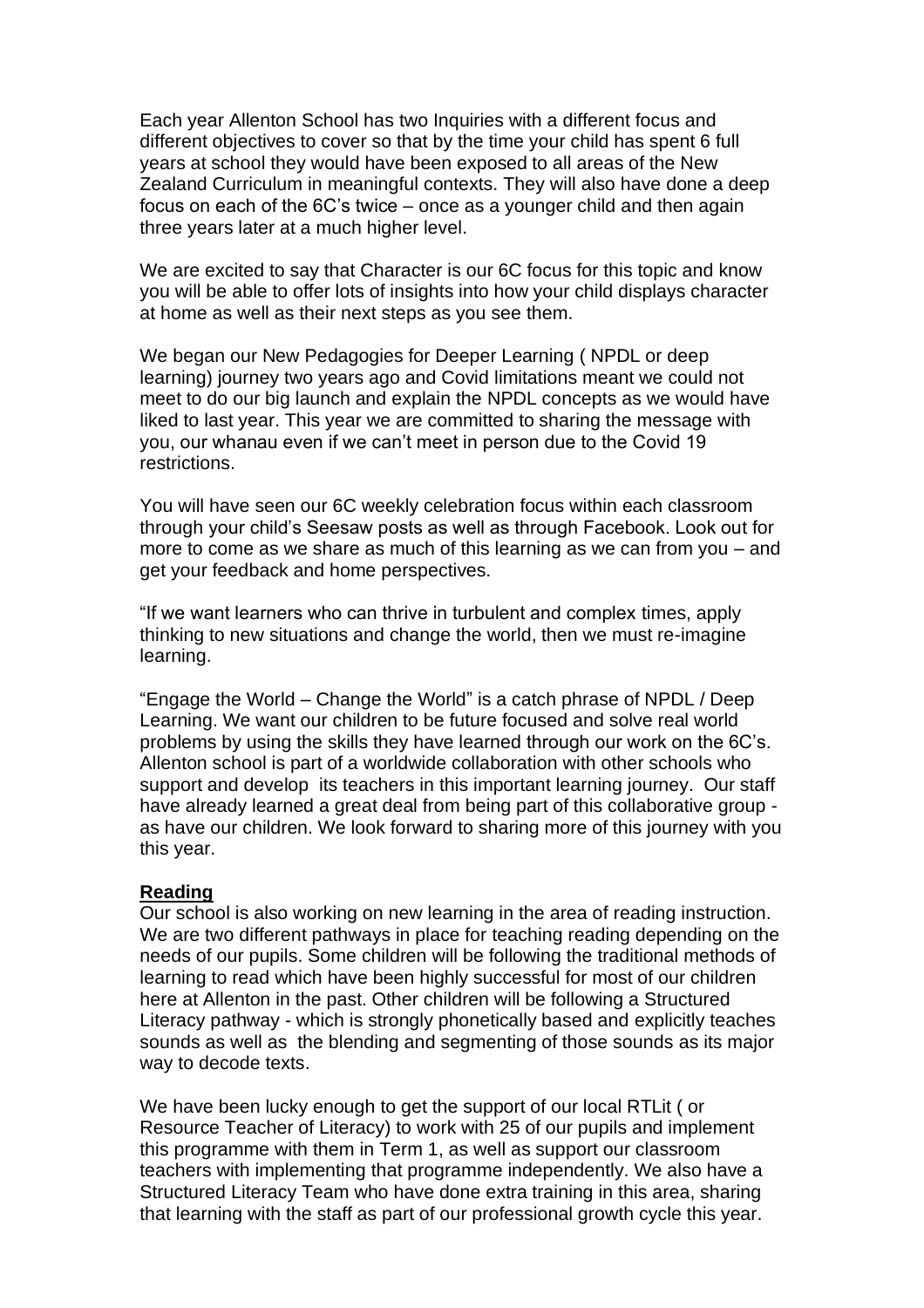From the beginning of Week 7 (14<sup>th</sup> March) Rooms 10, 11, 12, 18 and 13 will be doing three full weeks of reading assessment for the children using the traditional approach to reading instruction, before regrouping the children for daily instruction once again from the beginning of Week 10 onwards.

Your child may be selecting their own books during this assessment period from PMeCollection or may be set Structured Literacy books or activities without the usual amount of teacher instruction during this time as we can't teach and assess simultaneously. Doing detailed assessments at a range of levels is common practice in all good schools - so please assist your child with their reading material by being positive and encouraging each night during this time frame. If your child struggles at an unknown word, wait 5 seconds and then just tell them what it is  $-$  home reading should be a relaxed experience for all concerned, especially for your child! Please continue to hear reading every night as well as signing their reading log - as this practise is a very important habit to get into for ongoing success with Reading and we don't want to muck with it now we are all underway!

Once testing is completed there are 3 very different types of reading that your child experiences in a normal school day:

- 1. Guided Reading, where the children are guided through texts at a harder level than they can manage alone, with the support of their teacher.
- 2. Instructional Reading, where the children read books with their teacher where they achieve 90% - 95% accuracy.
- 3. Independent Reading, where children read books at a easier level than their instructional level and are expected to decode and understand without help.

This is why some books appear to be at easier or harder levels when they come home in their reading folder – Children need all 3 types of reading to become successful readers – adjust your support accordingly.

#### **Swimming**

Once again this year we are all going to the EA Networks Pool for swimming lessons with trained instructors. Rooms 10, 11, 12 and 13 go in Weeks 9 and 10 of Term 1. Rooms 18 and 14 go in Weeks 9 and 10 of Term 2 and Room 15 and 16 go in Weeks 9 and 10 of Term 3. Swimming is part of the school curriculum, not an optional activity. If your child is unable to swim due to ill health, please ring the school office, as if they are too sick for swimming - they are too sick for school!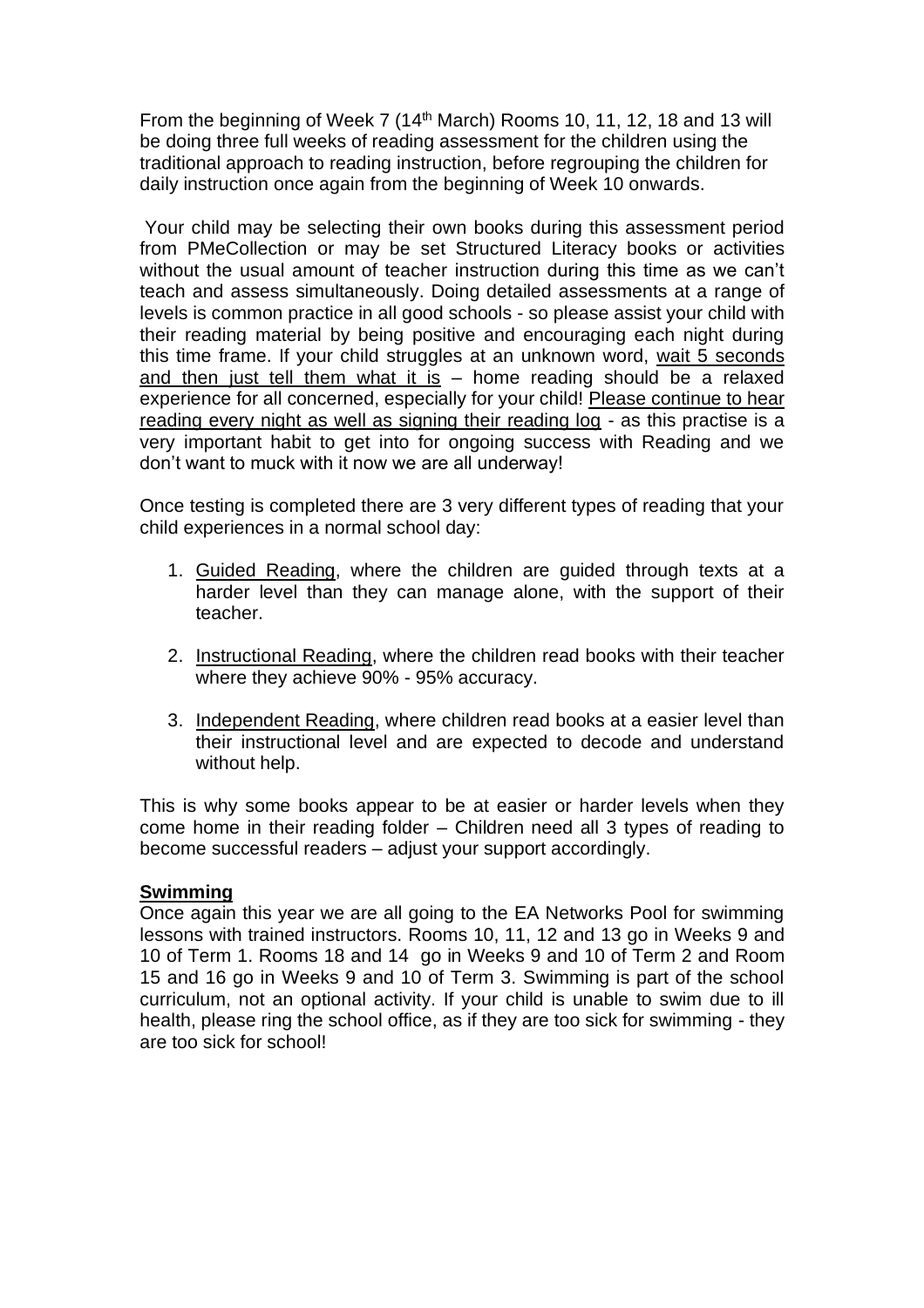# **Absences/Medication**

Just a reminder not to use Seesaw for your children's absences. Instead ring in to the school office for absences before 8:45 am, stating a reason (as we are required to record this alongside our roll return each day) or use the "Skool Loop" app to text, email or link directly. Please download this if you have not already done so as Skool Loop is a very important part of our communication network. When your child returns to school after their absence they also need a written note (in their communication book is fine) explaining details of the absence. This note needs to be given to the class teacher.

All medications need to be sent to the office and forms detailing its use signed by you. These can not be left with classroom teachers or in bags for children to self medicate.

## **Uniforms**

Here is a detailed list of the Allenton School uniform to ensure everyone knows what they should be wearing when.

#### **Allenton School Uniform**

## **All Year items for Students**

School monogram embossed on left side of a Maroon polo top. Both these items can be in long or short arm length styles.

Maroon Jersey, Polar Fleece or sweatshirt with school monogram. Plain completely black shoes. If your shoes have laces they must also be black.

Non-visible undergarments can be worn.

## **Summer** (Term 1 & 4)

Full brimmed sun hat with school logo embossed at the front available for purchase from the Warehouse. Completely Black sandals with no socks may be worn in summer.

## **Girls:**

Checked Skort (Crestalane Material) white ankle socks.

#### **Boys:**

School grey shorts and grey long socks

## **Winter:** (Term 2 & 3)

#### **Girls:**

Kilt, Pinafore or Winter Skort (All to be Anderson Tartan) Navy or black tights or socks

## **Boys:**

School grey shorts and long grey socks (Allenton School maroon and gold pattern grey socks are optional.)

## **Sports Days:**

Black shorts and sneaker/sport shoes

## **Jewellery and Personal Items**

For safety reasons no Jewellery is to be worn.

The following exceptions are allowed; plain ear studs, a watch, a cultural necklace, birth or medical bracelet. The necklace and bracelets must be worn tightly on the body and against the skin.

Hair accessories can only be black, brown, maroon or yellow. No nail polish is to be worn.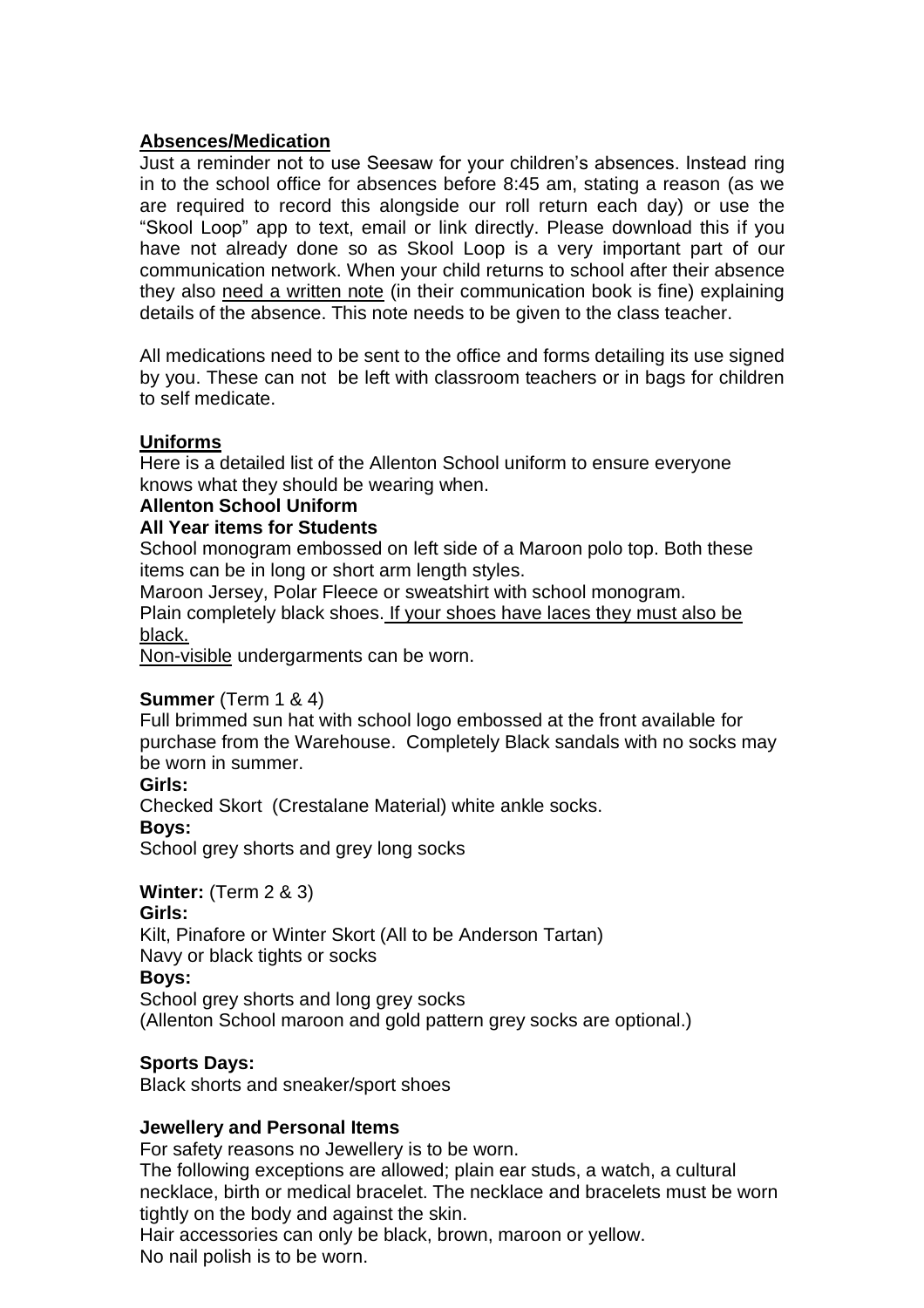Many of our children get too hot if wearing socks and shoes this term so completely black sandals with no socks has been a very popular option for Term 1 and Term 4 in the past (and saves lots of discarded socks getting lost).

## **Communication**

Please make full use of your classroom's system for communication between home and school (Home/School Communication Book / Seesaw Journal Posts/ Seesaw Blogs etc.). We can achieve so much when we are working together for your child, and any questions or misunderstandings can be quickly cleared up by a note or pre-arranged meeting directly with the teacher concerned, as they are highly trained professionals who have a wealth of knowledge behind the decisions they make.

Sadly we have seen a huge decline in the starting levels of our New Entrant children over the last 8 years. We now have children at school who know very little on arrival - which means our staff have to work extremely hard to fill their knowledge gaps. There are many reasons for this, but one possible piece of advice is please limit your child's use on devices as we are told they can have hugely detrimental effects on their learning, concentration, physical and social skills.

Our Junior School became a Play Based Learning Environment 5 years ago as children learn so quickly through self-directed play and we were concerned about the low entry levels then. We use Action Stations and/or self-directed Reading Stations in the mornings and Maths Stations as well as Co – Constructed Inquiries in the afternoons. We, like many other schools in New Zealand are committed to putting agentic learning at the very centre of what we do to ensure maximum engagement of our pupils – and therefore maximise their learning progress.

As a long time educator who has also retrained and worked in the early childhood sector, I've found there are many wonderful things we now make use of at Primary School that wasn't part of a junior classroom 10 years ago. Whilst this is advantageous, the teachers concurrently also need to ensure our children are accelerated to reach (and possibly for many of them surpass) the curriculum levels expected for their age.

As parents we need you to work alongside us in supporting your child with this journey. Talk to them about anything and everything to develop their vocabulary and understanding of the world around them. Play with them, read to them, help them with their Maths Brick Walls as well as hearing their reading each night and signing their reading logs. Make a game of working on their known sight words (if you have been given some), or help them learn spelling words (for our older Y1 and Y2 pupils). Support them when doing their Seesaw activities, as well as making positive comments about the work they share. Help them view learning as a fun, ongoing, part of life.